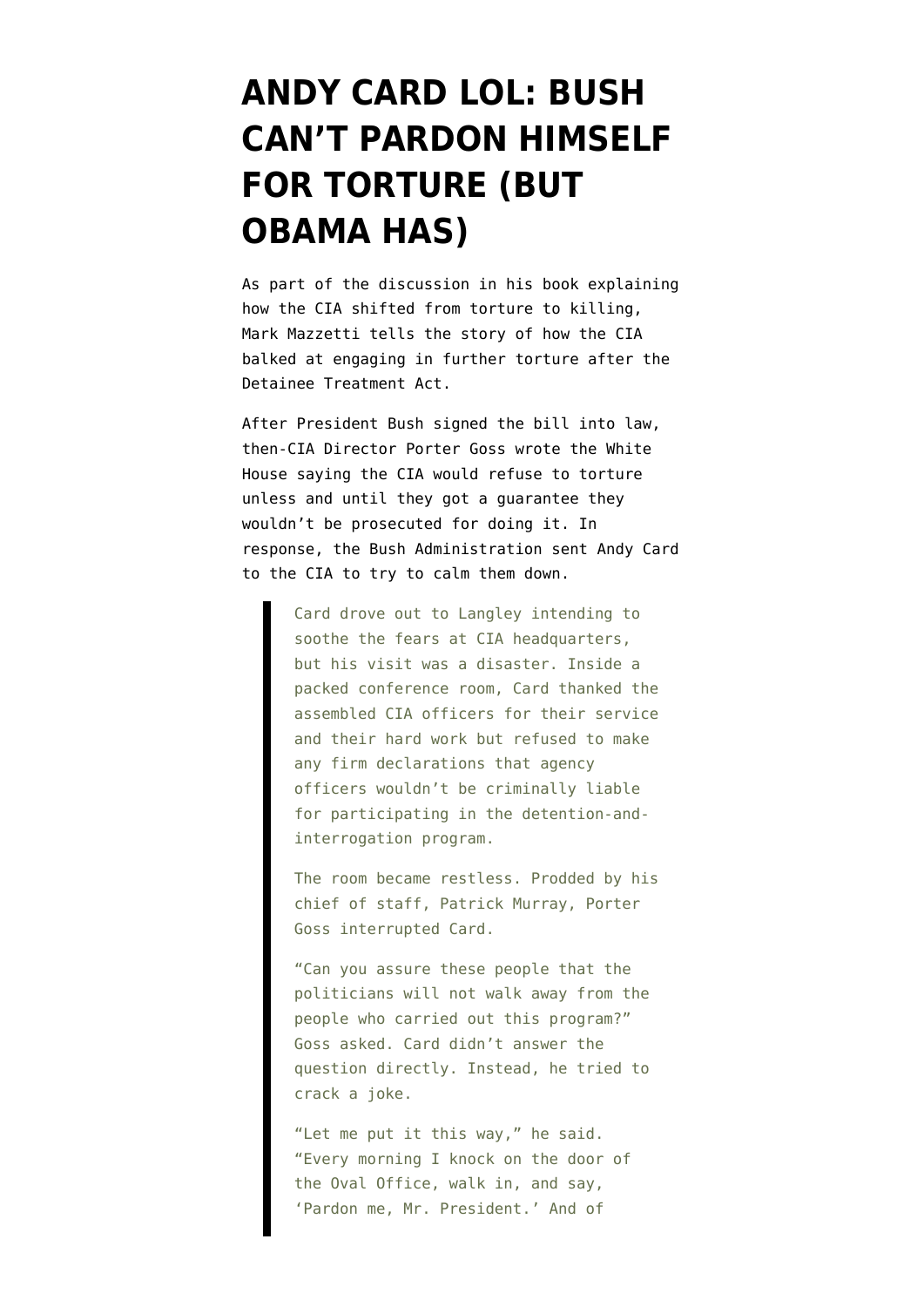course, the only person the president can't pardon is himself."

Card giggled after he said this, but his joke landed with a thud. The White House chief of staff, when asked whether President Bush would protect CIA officers from legal scrutiny, had suggested that the most they might be abel to rely on is a presidential pardon after the indictments and convictions were handed down. (127-128)

Goss effectively repeated a request the CIA had [made, unsuccessfully, as early as July 13, 2002](http://www.emptywheel.net/2010/03/29/the-context-of-the-july-13-fax/) (when, it should be said, Goss was ostensibly in charge of overseeing the program at the House Intelligence Committee, though there's no reason to believe he knew about the earlier request): for an Administration guarantee that everyone involved in the torture program would be shielded from criminal consequences for kidnapping and torturing.

And in response, Card implied to these CIA officers and executives two things:

- President Bush would pardon anyone convicted of crimes related to torture
- Bush, himself, was ultimately exposed to prosecution for those crimes as well (all the more so, since he couldn't pardon his own crimes)

Now, Card wouldn't have even tried such a joke unless he knew his audience knew that the torture program was based on a Presidential Finding — what we know to be the September 17, 2001 [Gloves Come Off Memorandum of Notification.](http://www.emptywheel.net/2012/04/21/the-gloves-come-off-memorandum-of-notification/)

There's fairly clear evidence that CIA's officers did know about it.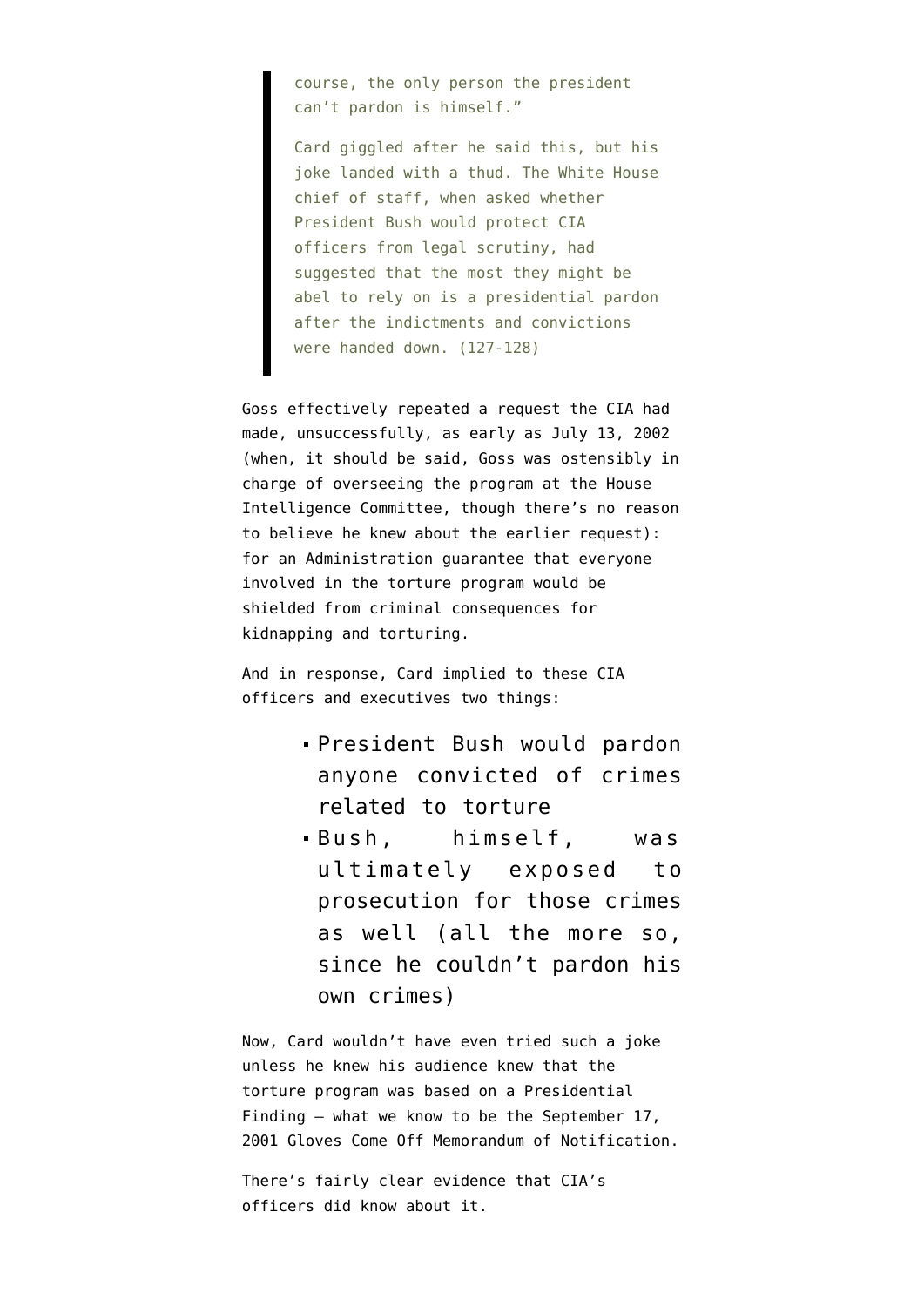George Tenet [had made that clear](http://www.emptywheel.net/2012/04/19/george-tenets-bureaucratic-cya/) on every single page of his [January 2003 Guidelines on](http://www.aclu.org/files/torturefoia/released/082409/olcremand/2004olc12.pdf) [Interrogations](http://www.aclu.org/files/torturefoia/released/082409/olcremand/2004olc12.pdf), which at least some CIA interrogators had to sign. And Glenn Carle [was](http://www.emptywheel.net/2012/04/19/the-memorandum-of-notification-the-cia-pretends-has-never-been-acknolwedged/) [told](http://www.emptywheel.net/2012/04/19/the-memorandum-of-notification-the-cia-pretends-has-never-been-acknolwedged/) "We have a letter from the president. We can do whatever we need to do. We're covered," as he was being sent off to interrogate Pacha Wazir, who would be tortured at the Salt Pit.

Of course, by the time Card made that joke in (presumably) early 2006, it was becoming clear the Administration wouldn't hold up its end of that bargain. When the torture shit hit the fan in 2004, the White House was silent about the President's role in ordering the program and the White House's role in authorizing individual treatment in the months before OLC wrote a memo sanctioning the torture had already taken place. And while the [signing statement to the DTA](http://www.boston.com/news/nation/articles/2006/01/04/bush_could_bypass_new_torture_ban/?page=full) was perhaps Bush's clearest indication that he believed he could order torture even after Congress had said it was illegal, an anonymous Administration source was invoking the exceptional "ticking time bomb" scenario at the same time they were asking the CIA to sustain its torture program more generally.

Moreover, even as this fight was brewing, the only CIA person to be prosecuted for torturerelated crime, David Passaro, was attempting to obtain a slew of documents laying out how CIA's chain of command, including the President, had authorized torture. His discovery request [should](http://www.emptywheel.net/2011/04/13/doj-points-to-david-passaros-trial-as-proof-we-investigate-torture-but-it-actually-proves-john-yoo-should-be-tried/) [have returned](http://www.emptywheel.net/2011/04/13/doj-points-to-david-passaros-trial-as-proof-we-investigate-torture-but-it-actually-proves-john-yoo-should-be-tried/) the Gloves Come Off MON (which, in addition to authorizing torture, also reportedly authorizes the Afghan Counterterrorism Pursuit Teams — which Passaro had been helping to set up — to engage in lethal force), Tenet's Guidelines, the bullet point document that presented CIA's claim that its bases overseas were outside US jurisdiction, and many more documents that would have sanctioned many if not all the actions he was convicted for. Passaro got none of those documents. Nor did Passaro get the pardon Card jokingly offering up (though that was not yet clear when Card made his illfated joke).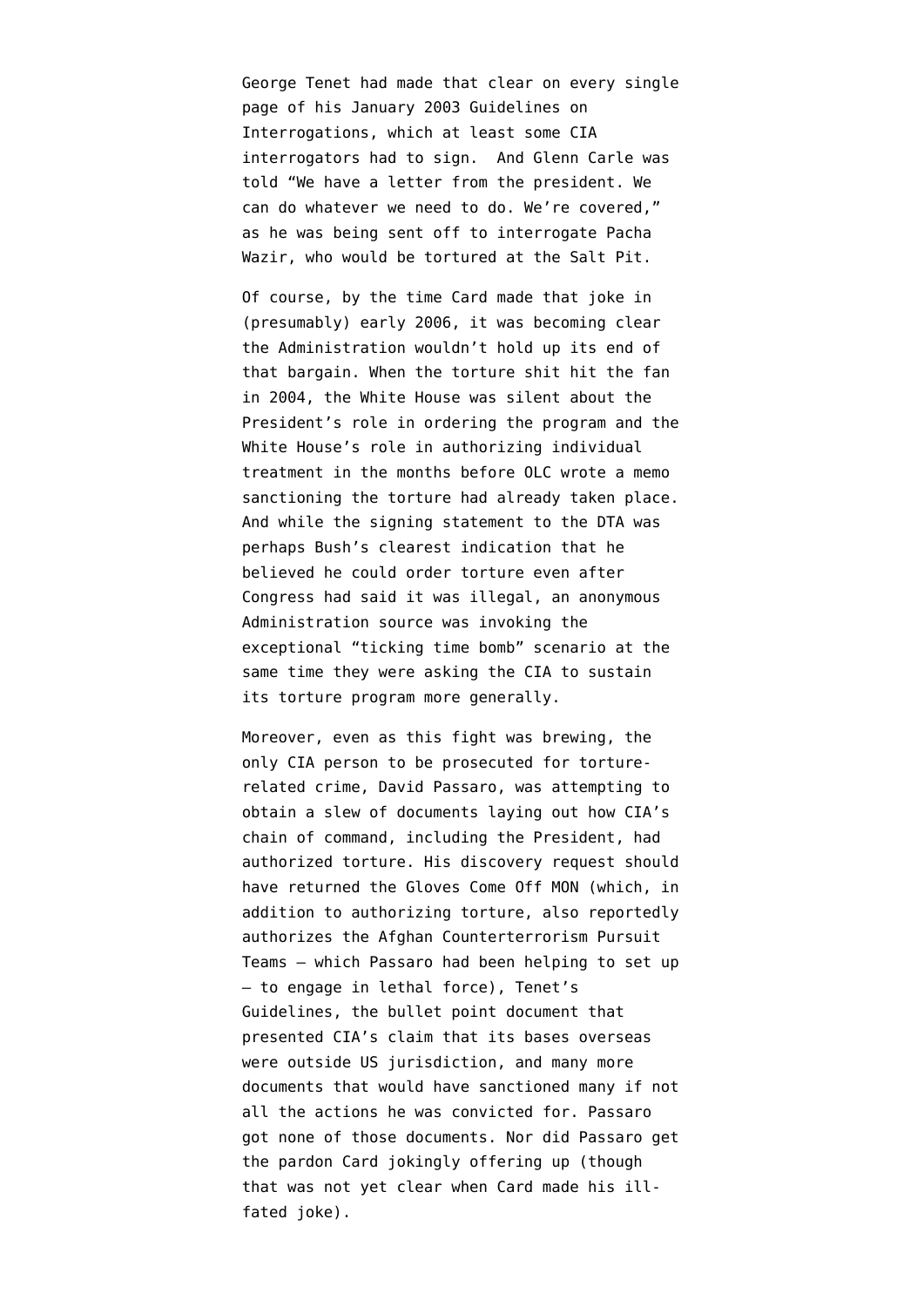Nevertheless, even though invoking the names of Bush, Tenet, and Cofer Black didn't help Passaro, people tied to CIA's torture program would continue to make Bush's authorization clear. Jonathan Fredman described his role in the torture program as "provid[ing] legal advice to the Director of CTC about proposed and ongoing operations conducted pursuant to written Presidential direction to CIA following 9/11" in [his 2008 letter](http://www.emptywheel.net/wp-content/uploads/2013/04/Jonathan-Fredman-to-SASC.pdf) disavowing some deeply incriminating comments made in 2002 that, by 2008, directly pertained to issues being criminally investigated. By 2011 (again, when some of the torture was still being investigated), John Rizzo [was publicly](http://www.hoover.org/publications/defining-ideas/article/91992) [explaining](http://www.hoover.org/publications/defining-ideas/article/91992) that "a few days after the attacks, President Bush signed a top-secret directive to CIA authorizing an unprecedented array of covert actions against Al Qaeda and its leadership," including "the capture, incommunicado detention and aggressive interrogation of senior Al Qaeda operatives" (though Rizzo noted regretfully that only the Gang of Eight — though it was actually the Gang of Four — had been informed of the torture program — though that claim, too, is false).

Ultimately, though, Card's joke that a President can't pardon himself has proven false, sort of.

Sometime in fall 2009, President Obama's National Security Advisor James Jones [took the](http://www.emptywheel.net/2012/04/20/the-cias-nscs-presidents-torture-program/) [highly unusual step](http://www.emptywheel.net/2012/04/20/the-cias-nscs-presidents-torture-program/) of getting involved in a FOIA battle, ACLU's FOIA for torture documents. The declaration Jones submitted was part of an ultimately successful attempt to claim that the Gloves Come Off MON specifically — and presumably, the existence of Presidential Findings more generally — must remain classified. As a result, the Second Circuit [judged](http://www.emptywheel.net/2012/05/21/2nd-circuit-president-can-declare-proof-that-president-authorized-torture-secret/) President Bush's role in personally directing CIA to engage in torture to be classified, in spite of the CIA's widespread acknowledgment of Bush's role.

And here's the ultimate punchline: Not only did Obama's unusual efforts succeed in hiding Bush's